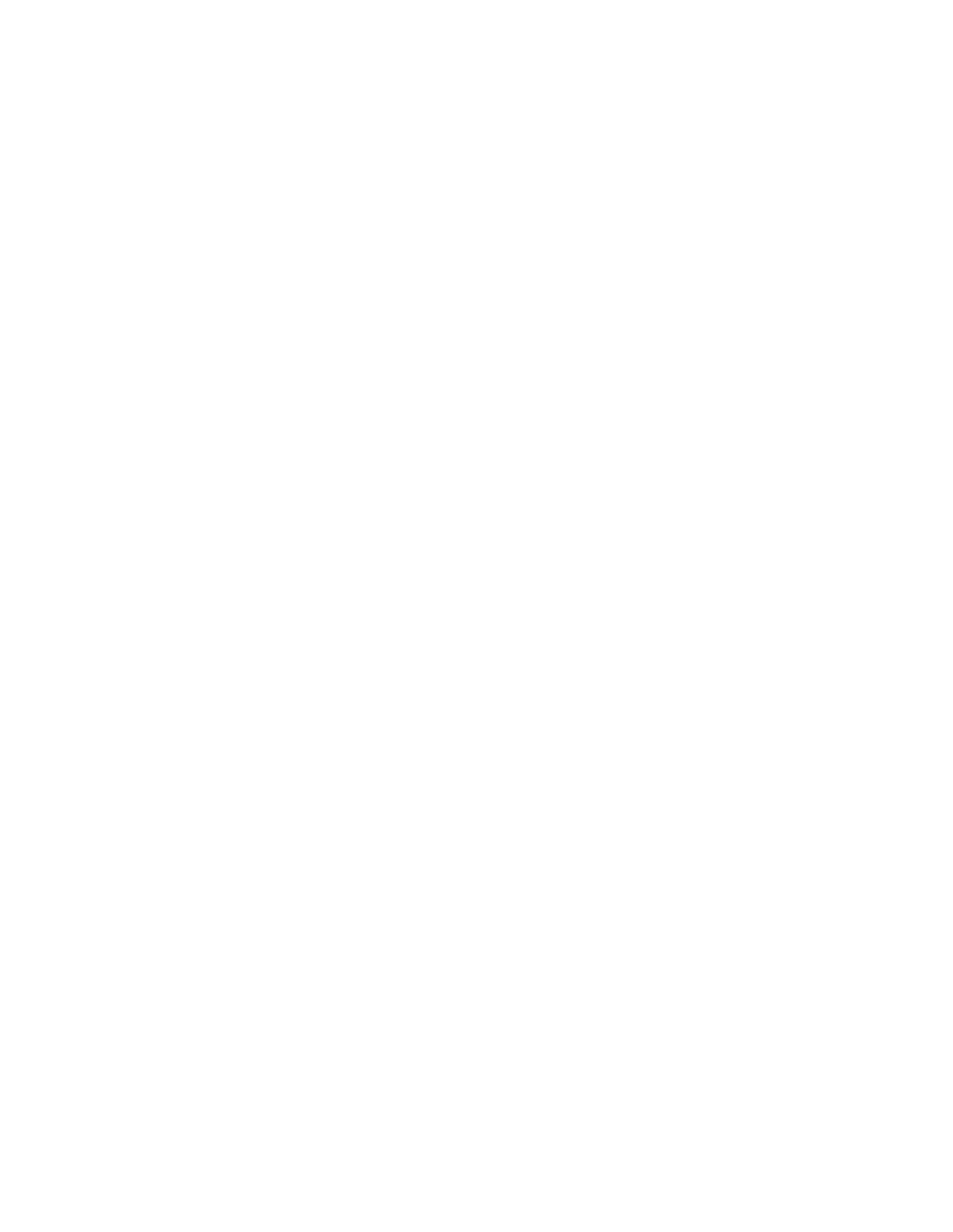#### مقدمه

سردرد یکی از شکایات بسیار شــایع در میــان افراد جامعه میباشد، به طوری که میزان بیروز آن در جمعیت عمومی در طول یک سال ۹۰ درصد و در طول زندگی در حدود ۹۹ درصد مـیباشـد. بـه طـوری کـه امــروزه، تقریبــاً ۲۰ درصــد از زنــان و ۶ درصــد از مردان از آن رنج میبرنـد. ایـن بیمـاری اغلـب نــاتوان کننده بوده و نزدیک به ۵۷ درصد از افراد مبتلا به این بیماری از ناتوانی متوسط تا شدید رنج میبرند(١). پیشگیری از میگرن میتواند باعث بهبود کیفیت زندگی و عملکرد بیماران مبتلا شود(۲). انجمن سردرد کشور ایالات متحده در این موارد، درمان پیشگیرانه و یـا بـه عبـارت دیگـر درمـان پروفیلاکـسی را بـرای بیمـاران ميگرني پيشنهاد ميکند؛ علي رغم درمــان حــاد، ميگـرن به میزان قابل توجهی در زندگی روزمره تداخل ایجـاد نماید، درمان های حاد میگرن بـه جـز در مـوارد کنتـرا اندیکاسپون، با شکست و یا منجر به نتایج معکـوس و آزار دهنده شود، درمانهای فـاز حـاد بـیش از انـدازه مورد استفاده قرار گیرد، شرایط خـاص نظیـر میگـرن هـای همـیپلژیـک و یـا خطـر آسـیبهـای پایـدار بـه سیستمهای نورولوژیک وجود داشته باشـد و بیمـار سردردهای مکـرر، بـیش از ۲ بـار در هفتـه را تجربـه نمايد(۳). ميگـرن ممكـن اسـت بـه وسـيله فاكتورهـاي تحریک کننده متنوعی که شامل؛ فاکتورهای هورمونی، تغذیهای، روانی، جسمی، خواب، داروها و موارد دیگـر می باشد، تشدید گردد که بیماران باید از این فاکتورهـا اجتناب نمایند(۵ و۴). علاوه بر آن، اکثر بیمـاران مبـتلا

به میگـرن بـه اسـتراحت در بـستر و تغییـر در شـیوه زندگی در کنار درمانهای دارویی که همگـی نـشان از اثرات قابـل توجـه ایـن بیمـاری بـر زنـدگی آنهاسـت، نيازمند مي باشند (۵ \_ ۱). اهداف درماني ميگرن شامل؛ کاهش میزان تعداد و شدت حملات، کاهش ناتوانی های جسمی، کاهش مصرف داروهای شیمیایی غیر مؤثر و يا با قابليت تحمل پايين، بهبود کيفيت زندگي، آمــوزش بیمـاران و ایجـاد توانــایی در آنــان جهـت درمــان و مــدیریت بیمــاری خــود و اجتنــاب از افــزایش دوز درمانهای دارویی فاز حاد میباشد(۷ و۶). درمانهای پروفیلاکتیک راییج برای میگرن شامل؛ داروهای بتابلوكر، واليــــــروات سـديم، آنتــــــاگونيـستهـاى ۵ ـ هيدروکسی تـــريپتوفــان نظير؛ متيـل ســرژيد يـا پيزوتيفن، بلـوک کننـدههـای کانـال کلـسيم بـه ويـژه ورایامیــل و در برخـــی از بیمــاران داروهــای ضــد افسردگی سه حلقهای میباشند(۹ و۸). در طبی چند ســال گذشـــته، مــصرف داروهـــای آنتـــیلپتیـــک در گروههــای داروهـــای پروفیلاکتیــک بـــرای میگـــرن، بیشترین و سریعترین میـزان گسترش را داشـتهانـد. اگرچه مکانیسم اثر این داروها در پیشگیری از شـدت و تعداد حملات میگرن به درستی مشخص نشده است، اما تمامی آنها به نوعی تعدیل کننده سیستم گامسا -آمینـــو بوتــــریک اسـید مـیباشـد(١٠). توپیرامـات جدیدترین داروی اضافه شده به داروهای ضد میگـرن است. داروی توپیرامات به وسیله انجمن غـذا و داروی کشور ایـالات متحـده در سـال ۱۹۹۶ جهـت درمـان بیمـاری تـشنج پارشـیال در بزرگـسالان بـه تـصویب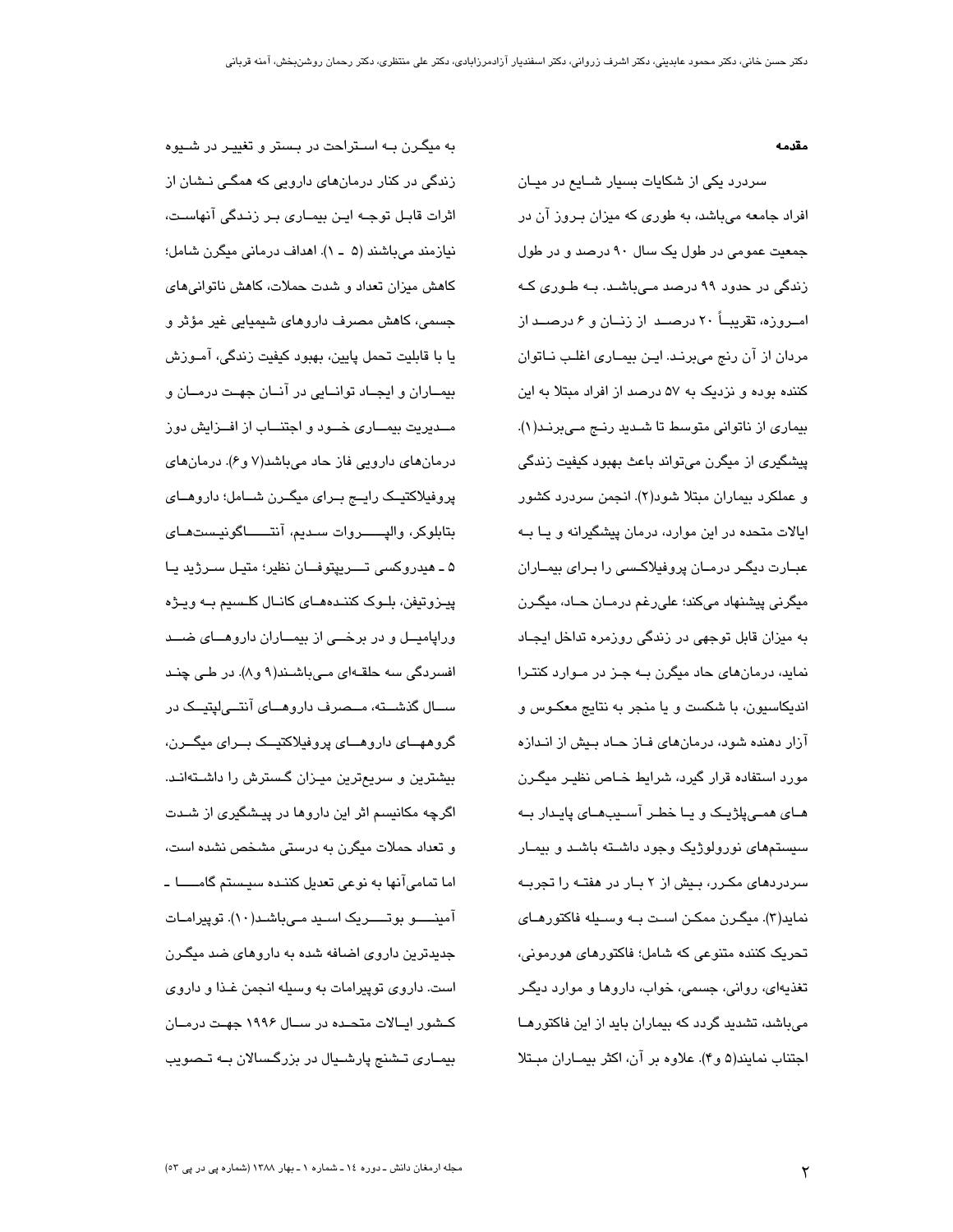رسسید(١٠). میلزان کلارایی آن بلرای درملان هلای پروفیلاکتیک به وسیله چندین کارآزمایی بالینی کنترل شده، نشان داده شده است (۱۸ــ۱۱) کـه در گـزارش بعـضی از مطالعــهمــا، داروی توپیرامــات بــا دوز ۵۰ میلیگرم در روز کارایی مناسب در پیشگیری از شدت و تعداد حملات میگرن نداشته است(۱۲و۱۱). هـدف از مطالعـــه حاضـــر تعیـــین اثــر داروی توپیرامـــات در پیشگیری از حملات سردرد میگرنی مقاوم بــه درمــان مے باشد.

#### مواد و روشها

این مطالعه، یک کارآزمـایی بـالینی دوسـوکور اســت. در ايــن پــژوهش کــارايي داروي توپيرامــات<sup>(۱)</sup> ساخت شرکت دارویے جانسن گیلاک کشور سـوئیس با دوز دارویی ۵۰ میلیگرم در روز با دوره درمانی ۳ ماهه در ۷۰ بیمار مبتلا به میگرن مقاوم به درمان های پروفیلاکتیک رایج در مقایسه با گـروه شــاهد دریافـت كننده داروى پلاسبو ساخت كارخانه دارويى دانـشكده داروسـازی سـاری، در کلینیـک سـردرد بیمارسـتان آموزشی ۔ درمانی بوعلیسینا ساری طی ســالهــای ۱۳۸۴ـ۱۳۸۴ ارزیابی گردید. شـرکت کننـدگان در ایـن مطالعه از میـان بیمـاران مـرد وزن ایرانـی سـاکن در شهرستان ساری کـه دارای نـشانههـای مطـابق بـا معیارهای انجمـن بـینالمللـی سـردرد<sup>(۲)</sup> بـرای میگـرن بدون آورا و یا میگرن بـا آورا مـیباشـند(۱)، انتخـاب شده و در صورت دارا بودن معیارهای ورود و خروج

و نیز رضایت مشارکت در این مطالعـه مـورد آزمـون قرار مے گیرند.

معیارهـای ورود در ایـن مطالعــه شــامل ایـن موارد بود؛ بیماران بین سنین ۱۵ تا ۴۵ سال، بیمـارانی که دارای حملات میگرن برای مدت بیش از یک سال و با بروز حداقل ۱ تا ۶ حمله در هـر مـاه باشـند، شـدت حملات میگرن بیماران در محدوده متوسـط تـا شـدید در ۳ ماه گذشته باشند، بیمارانی کـه مبـتلا بـه میگـرن مقاوم به درمانهای رایج از جمله بتـابلوکر و یـا ضـد افسردگی های ۳ حلقهای در ۳ ماه گذشته باشند، بیمارانی که دارای معیارهای دموگرافیک کنتـرل شـده در زمينههاي سن، جـنس، وضــعيت تأهـل و شــغل در مبان گروههای مورد مطالعه باشند.

معیارهـای خــروج نیــز شــامل ایــن مــوارد می باشد؛ بیمارانی که سردردهایی به غیر از میگـرن از قبیل سردردهای کششی یـا سـردردهای سینوسـی را دارا میباشند، بیمارانی کـه دارای میگـرن همـیپلژیـک فامیلیال و میگرنهای انفارکتوسی میباشد، بیمـارانی با هر گونه سابقهای از جراحی و یا وضـعیت درمـانی که با داروی مورد مطالعه تداخل نماید و پـا بـا ســابقه مصرف الكل، مواد مخدر، عقب ماندگی ذهنـی و تــشنج باشــند، زنــانی در ســنین بــاروری کــه بــه درســتی از داروهای ضد باروری استفاده نکردهاند، بیمارانی که مبتلا به سنگ کلیه بوده و یا کسانی که سابقه مصرف

<sup>1-</sup> Topiramate

<sup>2-</sup>International Headache Society (HIS)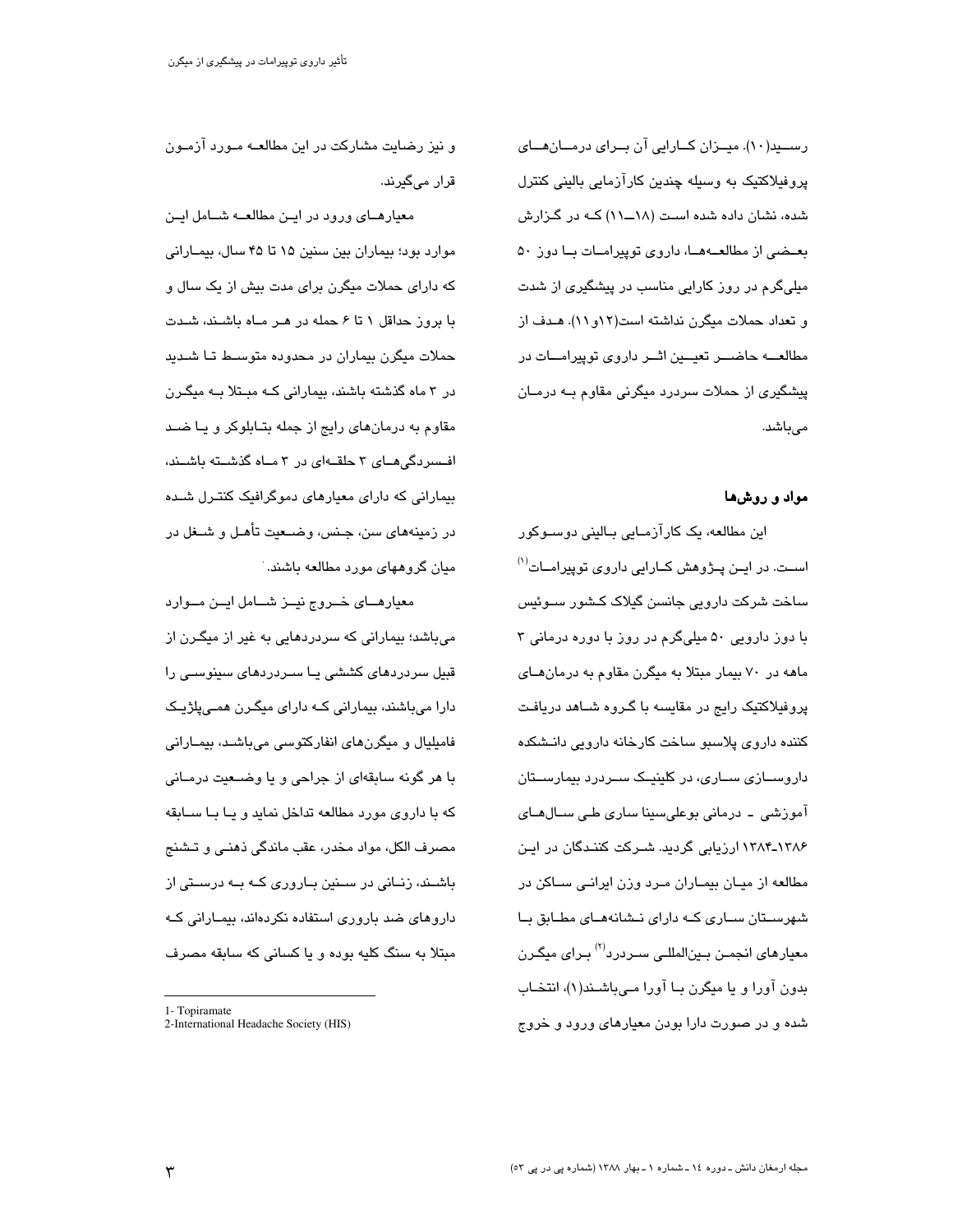داروی توپیرامات را به مدت ۲ هفته و بیشتر دارند، بیمارانی که آخـرین حملــه میگـرن آنهـا در کمتـر از ۸ ســاعت قبــل از مراجعــه و ورود بــه مطالعــه باشــد و بیمارانی که از درمان های میگرن بیش از اندازه (بـیش از ۸ روز درمان در ماه با ارگوت یا تریپتـان) اســتفاده كرده باشند.

كليــــــه ارزيــــــابىھــــــاى آزمايـــــشگاهى، الکتروکـــاردیوگرام، الکتروانـــسفالوگرام و تـــصـاویر توموگرافی کامپیوتری و روزونانس مغناطیسی مغـز قبل از ورود به مطالعه انجـام گرفـت. بعـد از ارزيـابي معیارهای ورود و خروج، بیمارانی کـه واجـد شــرایط بودهاند، وارد یک دوره پاکسازی ۱۴ روزه شـده و در طی آن همــه درمــانهــای دارویــی رایــج پروفیلاکتیـک میگرن به تدریج قطع گردید. به دنبال این دوره زمـانی یک مرحله اولیــه ۲۸ روزه آغــاز شــد. در ایــن مرحلــه مشخصات دموگرافیک، علایم بالینی، داروهای مسکن، میزان فراوانی و شـدت حمـلات میگـرن بیمـاران ثبـت گردید. بعد از تکمیل مراحل فـوق، بیمـاران بـر اســاس اهـداف مطالعـه بـه ٣ طبقـه سـنى ٢۵ـــــ ٢۵، ٣۵ـــــ ٢٥ و ۴۵ ـ ۳۵ سال تقسیم شدند. علاوه بر سـن، مشـخـصـات دموگرافیک دیگر از قبیل؛ جنس، تأهل و شغل به طـور مساوی در ۳ گروه مزبور کنترل شدهاند. بیمـاران هـر طبقه به صــورت تــصـادفی بــا نــسبت ۱:۱ بــه ۲ گــروه دریافت کننده پلاسبو و یا توپیرامات با دوز ۵۰ میلیگرم، روزانــه در ۲ دوز ۲۵ میلـیگرمـی (صــبح و شب) تقسیم شدند که به مدت ۳ ماه دوره درمان آنهـا

ادامــه یافـت. کلیــه داروهــای مــورد اســتفاده شــده در مطالعه بر اساس جدول تـصادفی کـد درمـان کـه در مرحله اولیه ایجاد شده است، با یک روکش بستهبندی شده و با یک علامت خاص در اختیار شرکت کننیدگان قرار گرفت و نیز کلیــه بررســی۱مــای بــالینی بــه ویــژه شدت و تعداد هر ۴ هفتـه بـه صـورت دو سـوکور تـا مدت ۳ ماه به وسیله یک متخصص بیماریهای مغز و اعصاب انجام شد. میزان شدت سردردهای میگرنی به وسىــيله پرســـشنامه PBS-11'<sup>(۱)</sup> ارزيــابى شــد(۱۹). میزان کارایی داروی توپیرامات بر روی بیماران هدف شرکت کننده در این مطالعه به وسیله میزان پاسخ بـه درمان<sup>(۲)</sup> که شامل نـسبتی از بیمـاران کـه بـیش از ۵۰ درصـد از تعـداد حمــلات آنهـا كــاهش يافتــه اســت و میانگین تغییرات در فراوانی و شدت حملات میگرن در مقايسه بــا مرحلــه پايــه و گــروه پلاســبو بــه صــورت ماهانه برای یک دوره ۳ ماهــه محاســبه گـشت. حجـم نمونه مطالعه بر اساس پژوهشهای قبلـی و نیـز نظـر مشاور آماری مطالعه تعیین گشت(۱۸ـ۱۱).

دادههـــای جمــــعآوری شـــده بـــا اســـتفاده از نرمافزار آماری گراف پد<sup>(۳)</sup> و آزمون۵ای آماری آنالیز واريــانس يــک طرفــه<sup>(۴)</sup> و متعاقـب آن آزمــون نيــومن کیولس<sup>(۵)</sup>، مجذور کای<sup>(۶)</sup> و تی تست<sup>(۷)</sup> تحلیل گردید.

5-Newman-Keuls 6-Chi-square Test

<sup>1-11-</sup>Point Box Scale (11-PBS)

<sup>2-</sup>Responder rate (R.r) 3-Instat Graph Pad

<sup>4-</sup>Repeated-Measure Analysis of Variance(ANOVA)

 $7-T-test$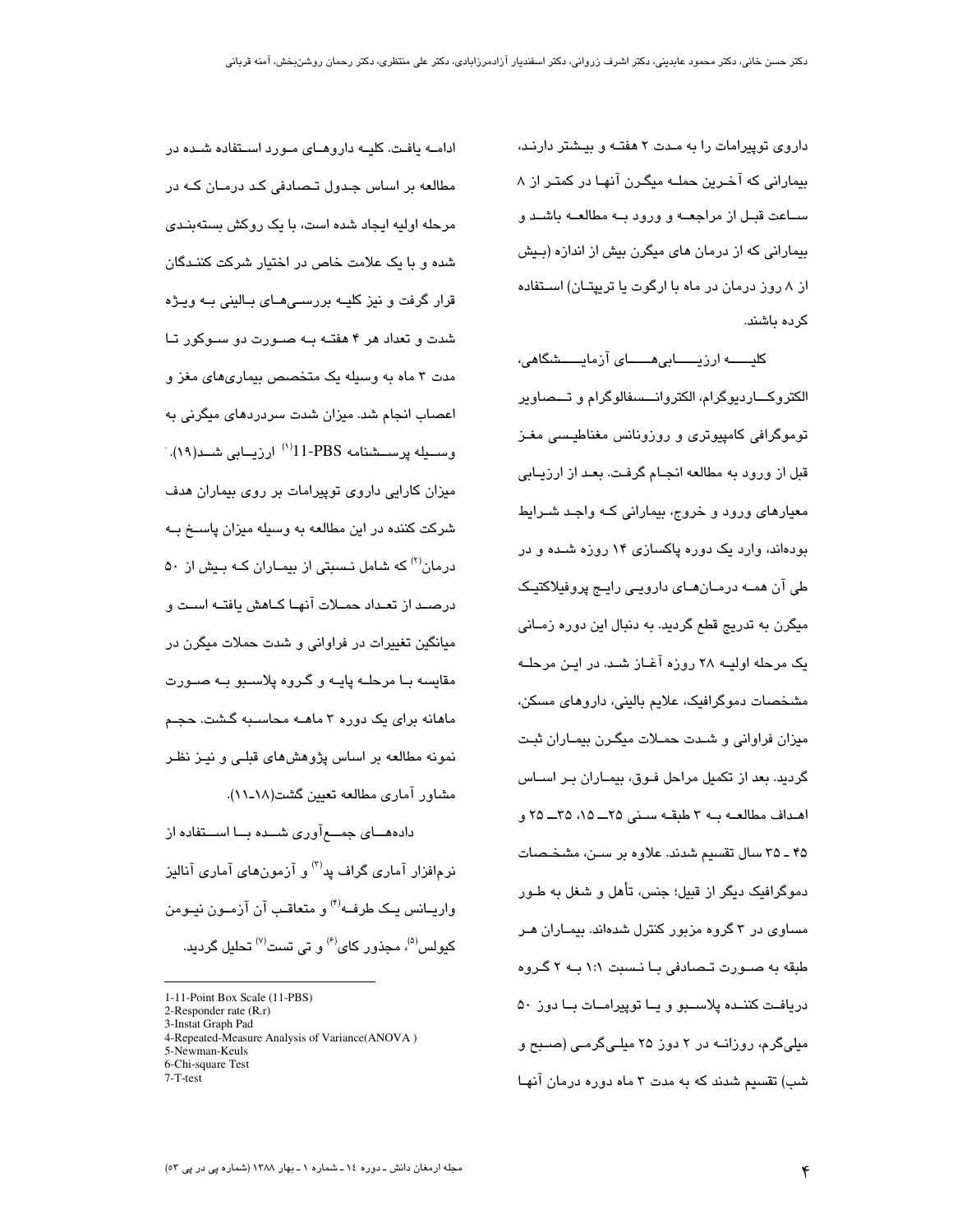#### يافتهها

۶۶ نفر بیمار از ۷۰ بیمار شرکت کننده مطالعه را به پایان رساندند و مابقی از مطالعـه حـذف شـدند. میانگین سنی بیماران ۳۰/۳۳±۷/۹ سال و بـا محـدوده سنی ۹۵ـ۱۵ سال بوده است. از میان ۶۶ بیمار شــرکت کننده در این مطالعـه، ۳۲ نفـر مـرد(۳۸/۵ درصـد)، ۳۴ نفر مجرد(۵۱/۵ درصـد)، ۵۴ نفـر(۸۱/۹ درصـد) دارای تحصیلات با سطوح متوسطه تـا عـالی، ۳۶ نفـر(۵۴/۵ درصد)دانـش آمـوز، دانـشجو و يـا شـاغل بـودهانـد. همچنین سابقه فامیلی درجه اول یا دوم بیماری های میگرن در ۴۱ نفر(۶۲/۱ درصد)ثبت گردید. جدول ۱ مشخصات دموگرافیک شرکت کنندگان در این مطالعـه را نشان می،دهد. مشخصات بالینی سردردهای میگرن و شرح حال باليني و درماني بيماران در مرحلــه اوليــه ثبت و در میان گروههای تعیین شده به طـور مـساوی و کنترل شده قرار گرفتند. علایم و نشانههای بیمـاری میگرن در میـان کلیــه بیمـاران شــامل؛ تهـوع ۳۷ نفـر (۵۱/۱ درصد)، استفراغ ۲۵ نفر(۳۷/۹ درصد)، اسهال ۹ نفر (۱۳/۶ درصد)، فتوفوبيــا ۱۵ نفـر(۲۲/۷ درصـد)، فنوفوبيــا ١٣ نفـر (١٩/٧درصــد) و آورا ١٧ نفـر(٢٥/٨ درصــد) بــوده اســت. هـــيچ رابطــه معنـــیداری در مشخصات دموگرافیک و بالینی بیماران هـر ۳ طبقـه و هر ۲ گروه در مرحله اولیه مشاهده نگردید.

شـدت حمــلات میگــرن در گــرو ه توپیرامــات، کاهش معنیداری در میانگین ماهانـه شـدت حمـلات میگــــرن در ماههــــای اول، دوم و ســــوم داشــــته است(p<-/···))، امــا در گــروه پلاســبو تفــاوت

معنی داری نداشته است. همچنین تعداد حملات میگـرن در گـروه توپیرامــات، كــاهش معنــی،داری در میــانگین ماهانه تعداد حملات در ماههای اول (p<٠/٠٥)، دوم و سوم (p<٠/٠٠١)داشته است، امـا در بيمـاران درمـان شده با پلاسمبو تفاوت معنى دارى نداشته است. جدول ۲ تغییرات ماهانه میانگین تعداد و شدت حملات بیماران شرکت کننده در این مطالعه را نشان میدهد. میزان پاسخ به درمان که شامل نسبتی از بیماران که بیش از ۵۰ درصد از تعداد حمـلات آنهـا كاهش يافته است، براى بيماران درمان شده با توپیرامات در ماه سوم به صورت معنـی،داری بیـشتر از گروه پلاسبو بوده است به طوری که میـزان پاسـخ

بـه درمـان در بیمـاران گـروه توپیرامـات بـا دوز ۵۰ میلی گرم، روزانه در ماه اول ۱۸/۲ درصد، در ماه دوم ٣٠/٣ درصد و در ماه سوم ۶۳/۶ درصد در مقابل ۲۱/۲ درصد گروه پلاسبو با p< ۰/۰۰۰۱ تبت گردید.

عــوارض دارویــی ایجــاد شــده شــامل؛ بــی

اشتهایی ۱۱ نفر(۳۳/۳ درصد) و پاراستزی ۱۰ نفر (۳۰/۳ درصد)در گروه توپیرامـات ثبـت گردیـد کـه در مقایسه با گروه پلاسبو تغییر معنی داری بـا داشـته است(p<٠/٠۵)، امــا عــوارض دارویــی دیگـر شــامل؛ بی حالی ۱۰ نفر (۳۰/۳ درصد)، سـرگیجه ۶ نفـر(۱۸/۲ درصد)، اختلال در اجابت مـزاج ۱ نفـر (۳ درصـد) و خوابآلودگی ۴ نفر (۱۲/۱ درصد) ایجاد شده در گروه توپیرامـات تفــاوت معنــیداری بــا گــروه پلاســـبو نداشتهاند. عوارض جانبی دارو به طور گذرا بوده و به خوبي تحمل گرديد.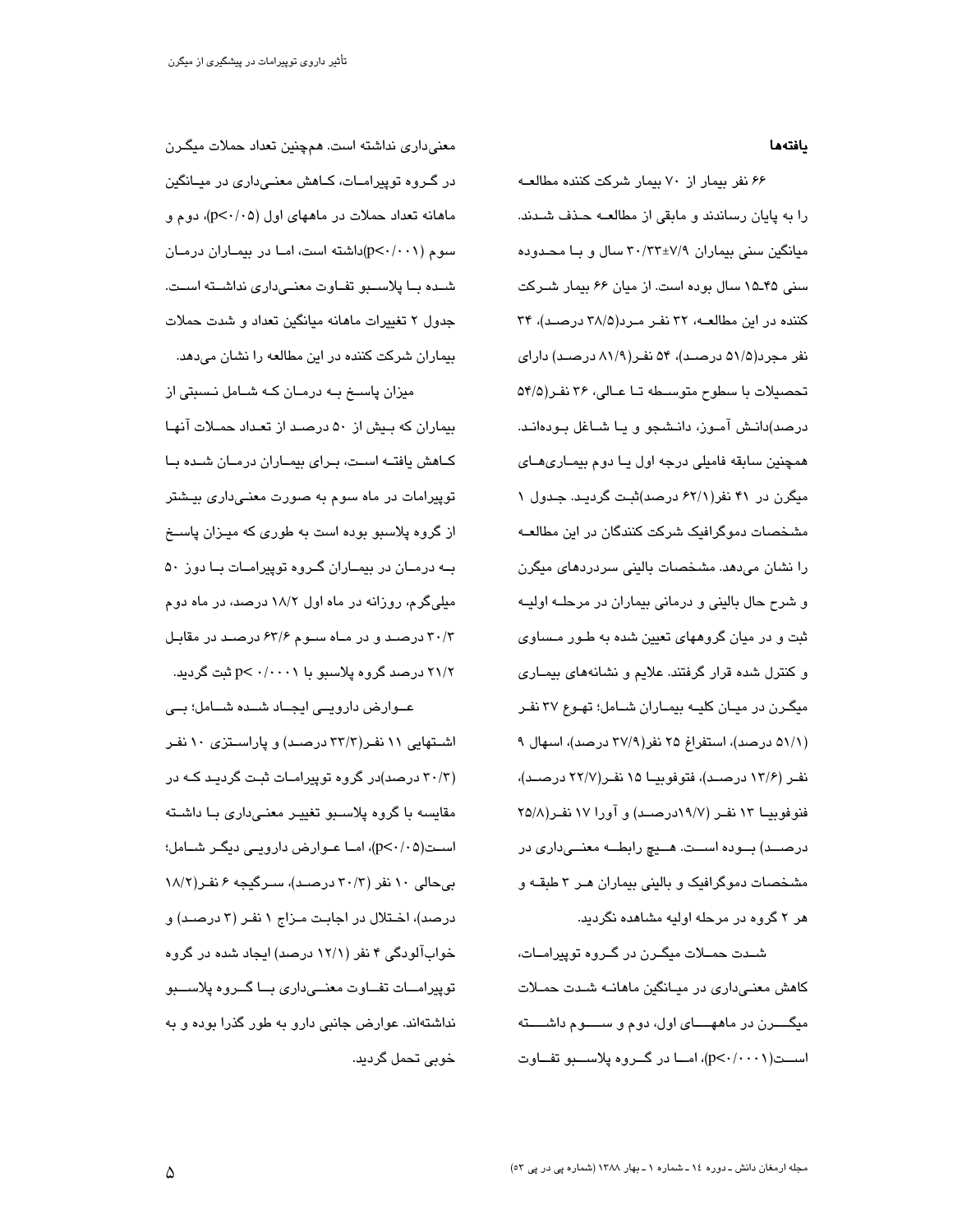|                                      | گروه | توپیرامات                                                                           | پلاسبو                                                                | كل بيماران               |
|--------------------------------------|------|-------------------------------------------------------------------------------------|-----------------------------------------------------------------------|--------------------------|
| مشخصات                               |      | تعداد = ٣٣                                                                          | تعداد = ٣٣                                                            | تعداد = ٦٦               |
| گروہ سنی (سال)                       |      |                                                                                     |                                                                       |                          |
| $\lambda$ 0- $\lambda$ 0             |      | $\setminus$                                                                         | $\lambda$                                                             | $\mathsf{Y}\mathsf{Y}$   |
| $Y_0 - Y_0$                          |      | $\lambda$                                                                           | $\lambda$                                                             | $\mathsf{Y}\mathsf{Y}$   |
| $r - \epsilon$                       |      | $\mathcal{N}$                                                                       | $\setminus$                                                           | $\mathsf{Y}\mathsf{Y}$   |
| انحراف معيار ± ميانگين               |      | $\mathbf{Y}\boldsymbol{\cdot}/\boldsymbol{\cdot}\mathbf{I}\pm\mathbf{A}/\mathbf{Y}$ | $\mathbf{\Upsilon}\cdot/\mathbf{0}\mathbf{V}\pm\mathbf{V}/\mathbf{V}$ | $Y \cdot / YY \pm V / 9$ |
| محدوده سنى                           |      | $10 - 20$                                                                           | $10 - 20$                                                             | $10 - 20$                |
| وضعيت جنسيت                          |      |                                                                                     |                                                                       |                          |
| مرد                                  |      | $\mathcal{N}$                                                                       | $\mathcal{N}$                                                         | ٣٢                       |
| ذن                                   |      | $\mathcal{N}$                                                                       | $\mathcal{N}$                                                         | $\tau$ ٤                 |
| وضعيت تاهل                           |      |                                                                                     |                                                                       |                          |
| مجرد                                 |      | $\mathcal{N}$                                                                       | $\mathcal{N}$                                                         | ٣٤                       |
| متاهل                                |      | $\mathcal{N}$                                                                       | $\mathcal{M}$                                                         | $\tau\tau$               |
| سطح تحصيلات                          |      |                                                                                     |                                                                       |                          |
| ابتدایی و راهنمایی                   |      | ٦                                                                                   | ٦                                                                     | $\lambda$                |
| دبیرستان و دیپلم                     |      | ١٤                                                                                  | $\lambda$                                                             | ٢٨                       |
| بالاتر از دیپلم                      |      | $\lambda$ ۳                                                                         | $\lambda \tau$                                                        | ٢٦                       |
| وضعيت شغل                            |      |                                                                                     |                                                                       |                          |
| شاغل                                 |      | $\lambda$                                                                           | $\lambda$                                                             | $\mathsf{r}\mathsf{r}$   |
| خانه دار                             |      | ٩                                                                                   | ٩                                                                     | ١٨                       |
| دانش آموز يا دانشجو                  |      | ٦                                                                                   | $\mathcal{L}$                                                         | $\lambda$                |
| بيكار                                |      | ٦                                                                                   | ٦                                                                     | $\lambda$                |
| سابقه میگرن (سال)                    |      |                                                                                     |                                                                       |                          |
| انحراف معيار ± ميانگين               |      | 2/11                                                                                | $2/09 \pm 7/1$                                                        | $2/\tau$ 0± $\tau$       |
| دوره حمله میگرن (ساعت)               |      |                                                                                     |                                                                       |                          |
| کمتر از ۲                            |      | $\lambda$                                                                           | $\lambda$                                                             | $\mathsf{Y}$ .           |
| $Y-\xi\wedge$                        |      | $\mathcal{N}$                                                                       | $\lambda$ .                                                           | $\mathsf{Y}\mathsf{Y}$   |
| بیش از ٤٨                            |      | $\lambda$                                                                           | $\lambda$                                                             | $\tau\tau$               |
| سابقه فامیلی درجه ۱ و ۲ بیماری میگرن |      |                                                                                     |                                                                       |                          |
| بلی                                  |      | $\mathsf{Y}\mathsf{Y}$                                                              | $\mathsf{r}\cdot$                                                     | ٤١                       |
| <u>خير</u>                           |      | $\backslash \backslash$                                                             | $\lambda \tau$                                                        | ۲٥                       |

|  |  |  |  |  | جدول ۱ : مشخصات دموگرافیک شرکت کنندگان در مطالعه |  |  |
|--|--|--|--|--|--------------------------------------------------|--|--|
|--|--|--|--|--|--------------------------------------------------|--|--|

| جدول ۲: تغییرات میانگین ماهانه شدت و تعداد حملات میگرن شرکت کنندگان در مطالعه |  |
|-------------------------------------------------------------------------------|--|

| سطح                                  | يلاسبو                                              | توييرامات                                      | گروه |             |
|--------------------------------------|-----------------------------------------------------|------------------------------------------------|------|-------------|
| معنىدارى                             | خطای استاندارد ± میانگین                            | خطا <i>ی</i> استاندارد ± میانگین               |      | متغيرها     |
|                                      |                                                     |                                                |      | شدت حملات   |
| $NS$ <sup><math>\dot{}</math></sup>  | $V/\Upsilon$ 9± $\cdot$ / $\Upsilon\Upsilon$        | $V/\lambda + \cdot$ /۳۲                        |      | مرحله اوليه |
| $\cdot/\cdot\cdot\cdot$ $\mathsf{Y}$ | $V/\cdot$ 9 ± $\cdot$ / $\tau$ 0                    | $0/\Omega + \sqrt{\Upsilon}$                   |      | ماه اول     |
| $\cdot/\cdot\cdot\cdot$              | $V/\Upsilon$ ۹ $\pm$ $\cdot$ / $\Upsilon$ $\Lambda$ | $2/V_0 + \frac{1}{2}V_2$                       |      | ماه دوم     |
| $\cdot/\cdot\cdot\cdot$              | $V/VY \pm 1/27$                                     | $\frac{2}{\sqrt{2}}$                           |      | ماه سوم     |
|                                      |                                                     |                                                |      | تعداد حملات |
| $NS$ <sup>*</sup>                    | $\Upsilon/\Lambda$ 1± $\cdot$ /۲۲                   | $\Upsilon/\Upsilon \cdot \pm \cdot / \sqrt{9}$ |      | مرحله اوليه |
| $NS$ <sup><math>\dot{S}</math></sup> | $Y/YV_{\pm}\cdot/Y\xi$                              | $Y/V$ $\circ$ $\pm$ $\cdot$ / $Y$ $\wedge$     |      | ماه اول     |
| $\cdot/\cdot\cdot$ \ $\cdot$         | $\Upsilon/\Upsilon \cdot \pm \cdot/\Upsilon$ o      | $Y/Y$ ۹ $\pm$ $\cdot$ / $Y$ $\cdot$            |      | ماه دوم     |
| $\cdot/\cdot\cdot$ $\cdot$           | $\Upsilon/\Upsilon \cdot \pm \cdot/\Upsilon$ .      | $1/97\pm.77$                                   |      | ماه سوم     |

\*NS: Not Significant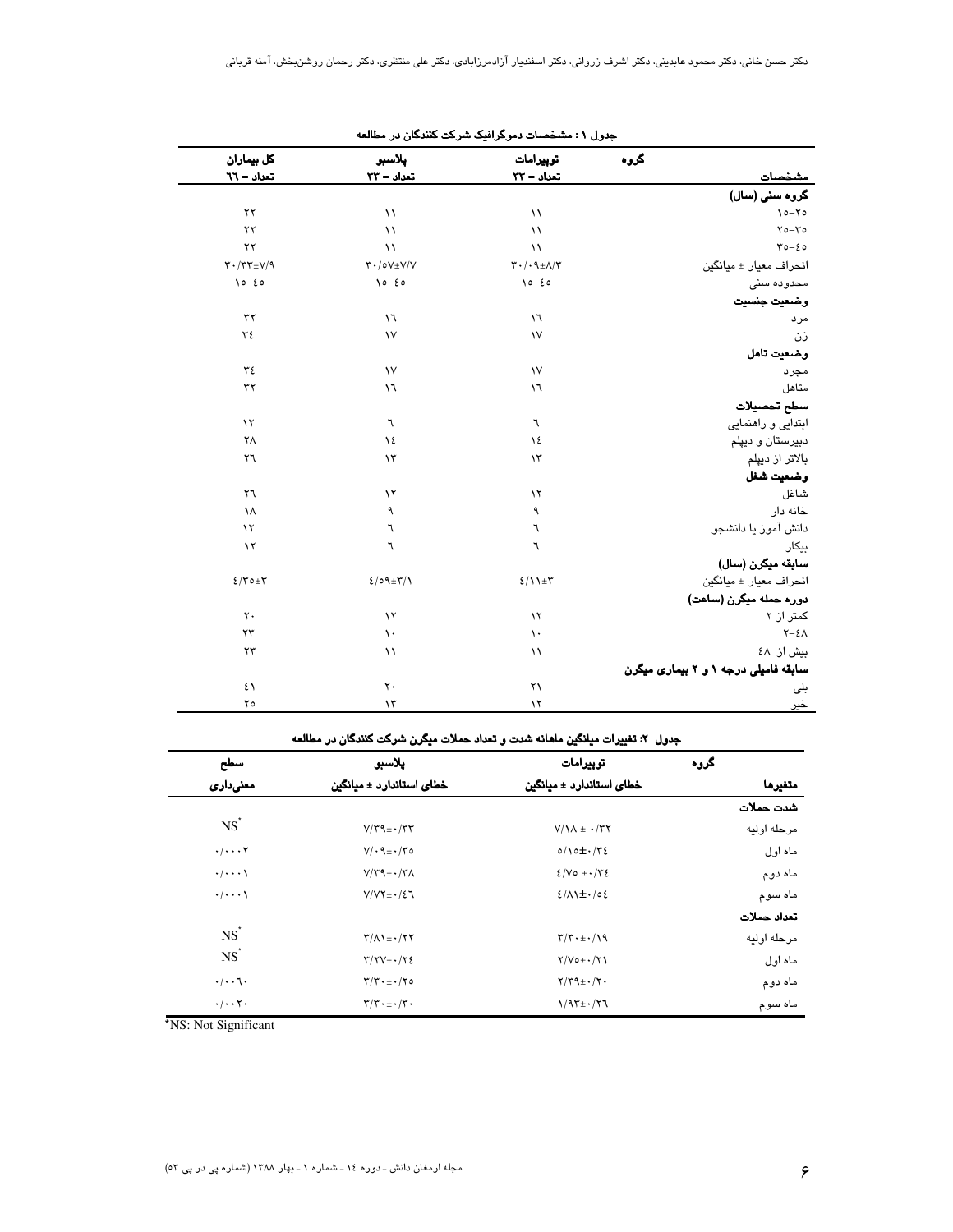#### بحث و نتیجهگیری

پیشگیری از میگرن باعث بهبود کیفیت زنـدگی و عملكرد بيماران مبتلا مى شود(٢)، لذا هدف از مطالعه حاضر تعیـین اثـر داروی توپیرامـات در پیـشگیری از حملات سردرد میگرنی مقاوم به درمان میباشد. نتسایج مطالعـــه حاضـــر نــشان مـــیدهــد کـــه داروی توپیرامات با دوز ۵۰ میلـیگـرم در روز کـارایی قابـل توجهی در پیشگیری از حملات میگرن در ماههای اول، دوم و ســـوم دارد. اســـتفاده از توپیرامـــات بـــا دوز درمانی پایین، یک روش درمانی مطلوب برای بیمــاران مبتلا به میگرن مقاوم به درمان میباشد. مطالعــهمــای متعددی در سالهای اخبر درباره تعیین پروتکلهـای درمانی بیماری میگرن انتشار پیدا کرده است (۱۸ـ۱).

از یک سو، انجام ارزیابی۵ای کامل تشخیصی در جهت تعیین ماهیـت، نـوع و شـدت بیمـاری میگـرن یکی از اولویتهای اولیه قبل از درمان میباشد و از سوی دیگر تعیین بیماریهـای زمینــهای بیمـاران و رد ضايعات فضاگير مغـزي، قبـل از شـروع درمـان لازم ميباشد(۱). تغيير در شيوه زندگي، الگويهــاي خــواب مناسب، رژیمهای غذایی منظم و ایجـاد محـدودیت در مصرف چای و قهوه در کنـار درمـان۵ـای دارویـی از اركان اصلي درمان بيماري ميگرن ميباشد(۵ـ۴).

در بعــضی از بیمــاران بــر اســاس شــدت ســردردهای میگرنــی تجــویز داروهــای مــؤثرتر لازم میباشد. درمان هـای پروفیلاکـسی در بیمـاران دارای حملات مکرر و ناتوان کننده که به درمانهای فاز حـاد پاسخ مناسبی نمیدهند لازم میباشد (۹ و ۸).

مــصرف داروهــای آنتــی لپتیــک بیــشترین و سریعترین میزان گسترش را در پیشگیری از بیمـاری میگرن داشته است. اگرچه مکانیسم اثر این داروهـا در پیشگیری از شدت و تعداد حمـلات میگـرن بـه عنـوان درمانهای پروفیلاکتیک بـه درسـتی مـشخص نـشده اســت، امــا میــزان كــارایی آن بــرای درمــان هــای پروفیلاکتیــک بــه وســیله چنــدین کارآزمــایی بــالینی کوچک و کنترل شده، نشان داده شـده اسـت(۱۸و ۱۱). انجمن سردرد کشور ایالات متحده، تدوین دستورهای در مبانی استاندار د جهت در مبان هبای پر و فیلاکتبک بیماری میگرن را منوط به انجام پژوهشهای تحقیقاتی کارآزماییهای بالینی دوسوکور میدانـد کـه تعیـین و تـشخيص بيمــاران و نحــوه پيگيــرىهــاى پاســخ بــه درمـان هـای مـورد مطالعـه نیـز علمـی و اسـتاندارد باشد(۳). برای مثـال در مطالعــه کــار آزمــایی بــالینی دوســـوکور انجـــام شـــده بـــه وســـيله فريتـــگ و همکاران'''(۲۰۰۲ ـ ۲۰۰۱) ، والپروات سدیم بـه عنـوان یک داروی آنتی لپتیک دارای میزان پاسخ به درمان در حدود ۴۱ درصد بوده است(۲۰). کـه ایـن موضــوع در مطالعــه سيلبرســتين''\(٢٠٠٩) نيــز تأييــد گرديــد(٩). خوشبختانه، داروی دیگری از خانواده آنتی|پتیکها به نــام داروی توپیرامــات طــی چنــد ســال گذشــته در گروههـــای داروهــــای پروفیلاکتیـــک بـــرای میگـــرن، بیــشترین و ســریعتــرین میــزان گــسترش را داشــته است (۸). داروی توپیرامــات از نظــر ســاختاری یــک آنتے لیتیک منحصر به فرد مے باشـد کــه دارای قــدرت جذب سریع و کامل است. این دارو کانالهــای وابـسته

<sup>1-</sup>Freitag et al 2-Silberstein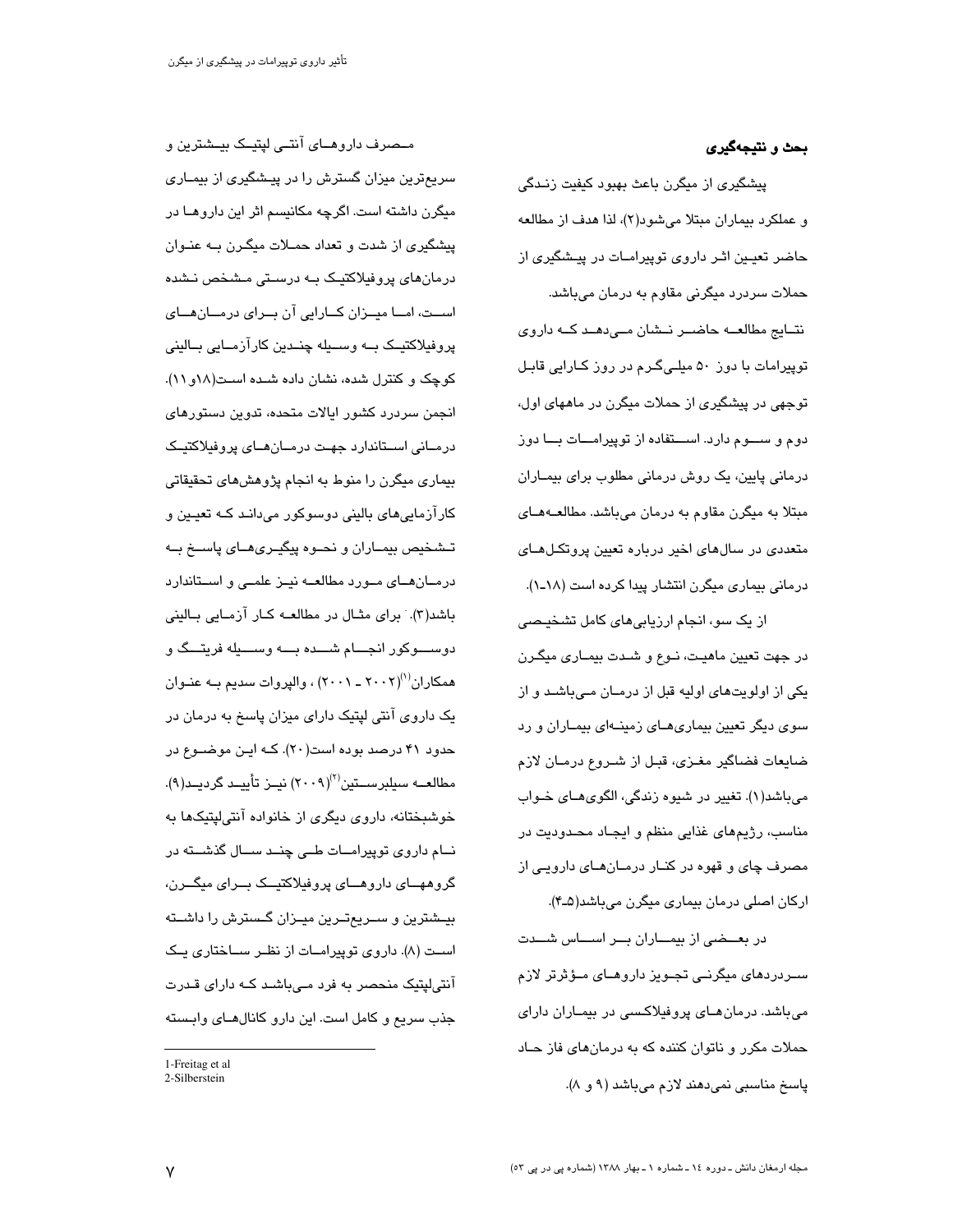به ولتاژ سدیم را در غشاهای سلولهای مغزی بلـوک میکند و به مانند داروی فنیتوئین میتوانـد منجـر بـه طولانی شدن حالت غیر فعال کانالهای سـدیم و دوره تحریــکـنایــذیری نــورون شـــود. بـــه عـــلاوه داروی توپیرامات اثرات مهـاری گیرنـده گامـا آمینویوتیریـک اسید را تسهیل مینماید و از سوی دیگـر نیـز توانــایی مهار فعالیت زیر گروه رسپتورهای گلوتامیک را دارد. ايـن دارو همچنـين يـک مهـار کننـده ضـعيف سيـستم کربونیک آنهیدراز است(١٠). طے چند سـال اخیـر، میزان کارایی آن پیرای درمیانهبای پروفیلاکتیک پیه وسبله كارآزمايى هاى بالينى كنتـرل شـده، نـشان داده شده است (۱۸و ۸). به طوری که در مطالعـه اسـتیفن و همکاران<sup>(۱۰</sup>/۲۰۰۴) گزارش گردید که بی*م*ـاران مـصرف کننـده داروی توپیرامـات بـا دوزهـای دارویـی ۱۰۰ و ۲۰۰ میلے گـرم در روز كـاهش معنـی،داری در تعـداد حملات ماهانه میگرن نـشان مـی،دهنـد. ایـن پاسـخ بـه درمان حتـی در مـاه اول نیـز مـشاهده گردیـده اسـت (١١). همچنین در مطالعه برندس و همکاران<sup>(٢)</sup>( ٢٠٠۴) گزارش مشابهی اعـلام گردیـد، بـه طـوری کـه میـزان پاسخ به درمان برای گروههای توپیرامات با دوز ۱۰۰ میلی گرم در روز ۴۹ درصد تا ۵۴ درصـد ، بـرای دوز ۲۰۰ میلی گـرم در روز ۴۷ درصـد تــا ۵۲/۳ درصـد و برای دوز ۵۰ میلیگرم در روز ۳۵/۹ درصد تا ۳۹ درصد و در گروه هـای پلاسـبو ۲۲/۶ درصـد تــا ۲۳ درصد گزارش شدهانـد(۱۲). چنـین اثـرات دارویـی در بسیاری از پژوهشهــای کارآزمــایی بــالینی بــا گــروه پلاسبوی دیگر نیز دیده شده است(۱۵ــ۱۳)، امـا در مطالعه حاضر، میانگین ماهانه تعداد حمـلات در گـروه

توپیرامـات در مقابـل گـروه پلاسـبو کـاهش بیـشتری داشته است.

در بسیاری از بیماران مورد مطالعــه در دیگـر پژوهشهای انجام شده، کـاهش معنـی،داری در شـدت حملات ماهانه میگرن در گروه توپیرامات بـا دوزهـای ۱۰۰ و ۲۰۰ میلے گـرم در روز در مقایـسه بــا گــروه پلاسبو گزارش شده است، ولی در دوز ۵۰ میلـیگـرم در روز در مقایسه با گروه پلاسبو دیده نشد (۱۸ـــ۱۱). داروی توپیرامات با دوز ۵۰ میلی گـرم در روز بسیار بهتر از داروی توپیرامیات بیا دوزهیای ۱۰۰ و ۲۰۰ میلــیگــرم در روز تحمــل گردیــده و عــوارض

دارویی ایجاد شده آن نیز کمتــر بوده است(۱۴ ـ ۱۱). دو تا از شایعترین عوارض دارویی ایجاد شده به تبـع مصرف داروی توپیرامات با دوز ۵۰ میلیگرم در روز شامل بی اشتهایی و پاراستزی می باشد که گـذرا بـوده و به خوبی تحمل گردیدند. شایعترین عوارض دارویی ایجاد شده به علت مـصرف داروی توپیرامـات بـا دوز ۱۰۰ تا ۲۰۰ میلیگرم در روز در پـژوهشهـای انجـام شده دیگر شامل؛ پاراستزی، بیحـالی، بـی|شـتهایی و اختلال در اجابت مزاج میباشد که به نظر میرسد این عوارض وابسته به دوز بوده باشند (١٤-١٢).

در مجموع می توان نتیجه گرفت که استفاده از توپیرامات بـا دوز درمــانی پــایین، یـک روش درمــانی مطلوب برای بیماران مبتلا به میگرن مقاوم بـه درمـان می باشد، لذا درمان با این دارو به متخصصین محتـرم مربوطه جهت درمانهای مناسب بـرای بیمـاران مبـتلا

<sup>1-</sup>Stephen et al 2-Brandes et al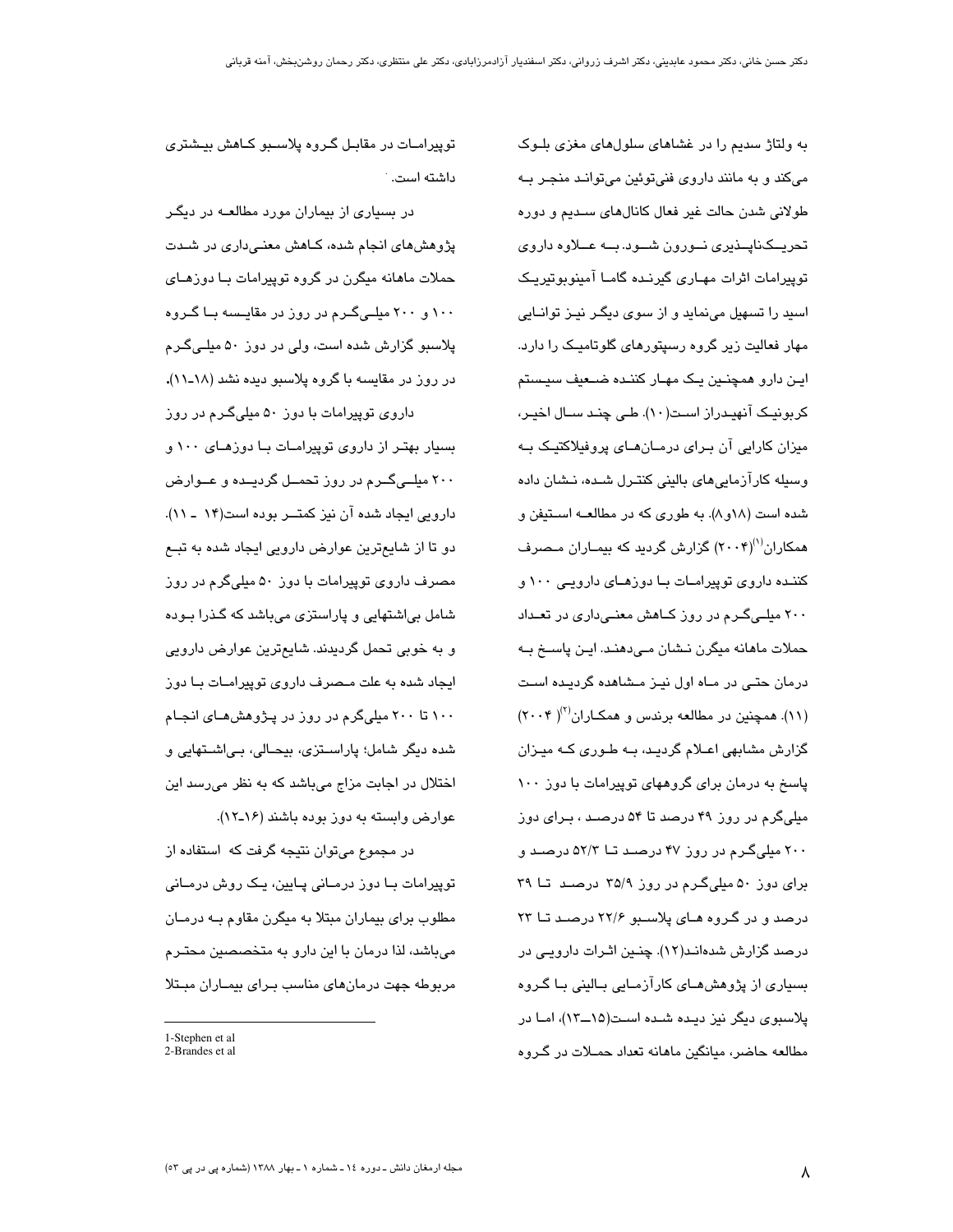به میگرن مقاوم بـه درمـان توصـیه مـیشـود. ایـن استنتاج بـر پایـه تعـداد کـم کنتـرا اندیکاسـیون هـای مصرف داروی توپیرامات، میزان پاسخ به درمان بـالا، قابــل تحمـــل بــودن داروى توپيرامـــات بــا دوز ۵۰ میلــیگــرم در روز و کــارایی قابــل تــوجهی کــه در پیشگیری از حمـلات میگـرن در ماههـای اول، دوم و سوم دارد، میباشد.

لذا پیشنهاد میگردد داروی توپیرامات بـا دوز ۵۰ میلیگرم، روزانه جهت پیشگیری از حملات میگـرن در ماههای اول، دوم و سوم استفاده شود، ضــمناً بــه کارگیری توپیرامات با دوز درمـانی پـایین، یـک روش درمانی مطلوب برای بیماران مبتلا به میگرن مقاوم بـه درمان میباشد.

# تقدير و تشكر

نويسسندگان ايسن مقالسه از معاونستهسا و شــوراهای محتــرم پژوهـــشی دانــشکده پزشـــکی و دانشگاه علوم پزشـکی مازنـدران جهـت تـصويب ايـن طرح تحقیقاتی و از کلیــه همکــاران و بیمــارانی کــه در اجرای هـر چـه بهتـر ايـن پـروژه صــمیمانه همکـاری نمودند، تشکر و قدردانی مےکننـد. نویـسندگان مقالـه همچنین از زحمـات بـیدریــغ اکـرم قربـانی در زمینــه جمع آوري دادههــا و ورود آنهـا بــه رايانــه تــشكر و قدردانی به عمل میآورند.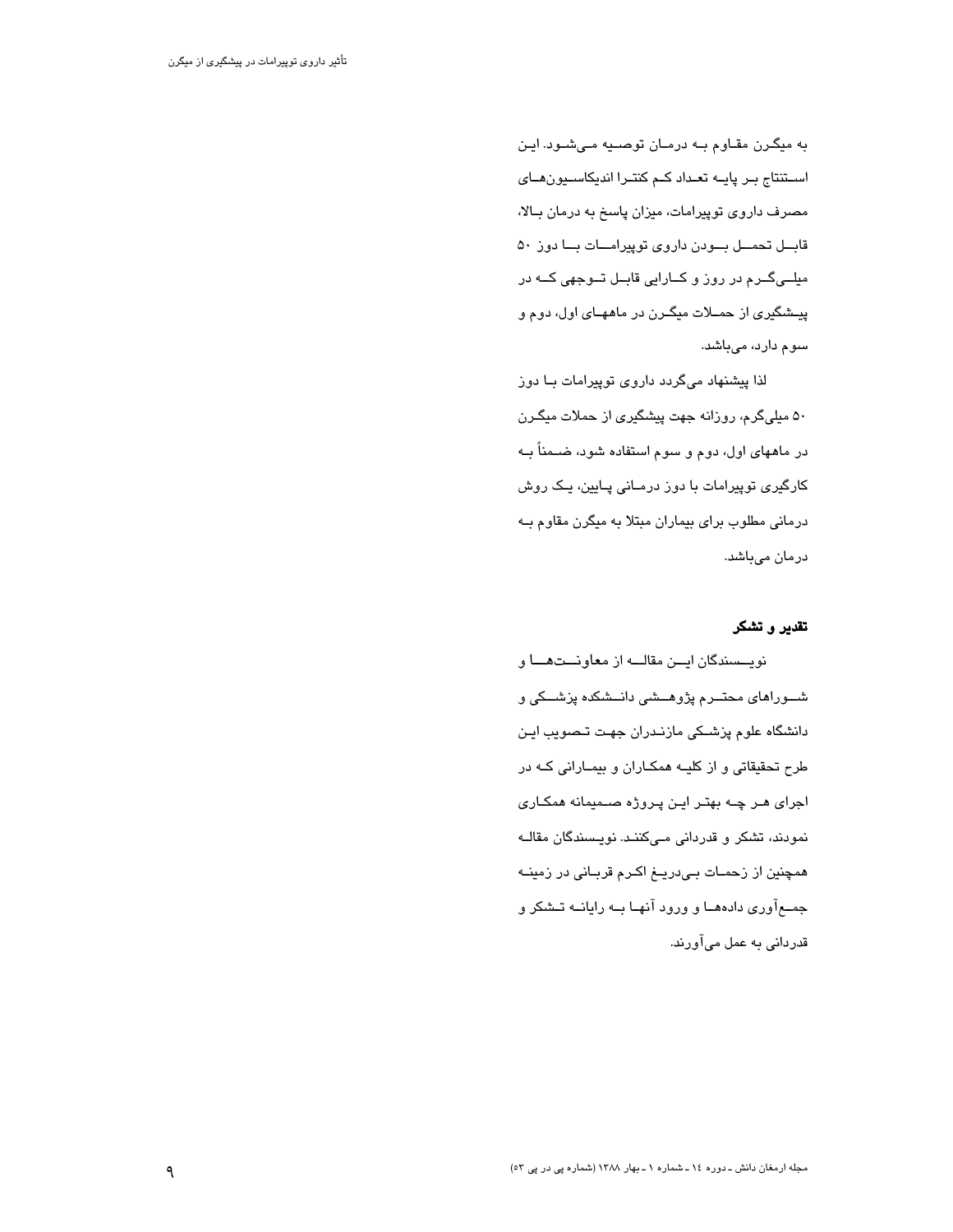**Khani H\* , Abedini M\*\* , Zarvani A\*\* , Azadmarzabadi E\*\*\* , Montazeri A\*\*\*\* , Roshanbakhash R\*\*\*\*\* , Ghorbani A\*\*\*\*\*\*** .

General Practitioner, Research Fellow, Iranian Institute for Health Sciences Research, Tehran, Iran  $*$ Assistant Professor of Neurology, Department of Neurology , Faculty of Medicine, Mazandaran University of Medical Sciences, Mazandaran, Iran

Assistant Professor of Psychology, Research Center of Behavioral Sciences, Baqhyatallah University of Medical Sciences, Tehran, Iran

\*Professor of Public Health and Epidemiology, Iranian Institute for Health Sciences Research, Tehran, Iran

General Practitioner, Mazandaran University of Medical Sciences, Mazandaran, Iran

Research Fellow, Iranian Institute for Health Sciences Research, Tehran, Iran

#### **KEYWORDS: Topiramate, Resistant migraine, Prevention, Iran**  Received:14 /09/2008 Accepted:09/03/2009

**Corresponding Author: Khani H Email**: **dr.h.khani@gmail.com**

# **Effects of Topiramate in the Prevention of Drug Resistant Migraine Headache**

# **ABSTRACT**

**Introduction & objective:** Migraine is the most common cause of headache**.** The aim of the present study was to evaluate the effects of topiramate (TPM) in the prevention of drug-resistant migraine headache**.**

**Materials & Methods:** This is a double-blind clinical trial conducted on 70 patients between ages 15 to 45 years referred to the Bu Ali Sina Hospital in Sari with a history of migraine attacks based on International Headache Society criteria for a period of more than one years with a minimum incidence of 1 to 6 attacks per month. The drug rate performance was assessed by response rate to treatment, mean changes in the number and severity of migraine attacks compared with the placebo group for 3 months. Collected data were analyzed using analysis of variance (ANOVA), Newman-Keuls and Spearman's Coefficient Rank Correlation as the post hoc tests. GRAPHPAD software was used for analysis of the data.

**Results:** 66 of 70 patients completed the study. The mean age of the patients was 30.33±7.9 years. A significant reduction in the severity and frequency of migraine attacks was seen in all months  $(P < 0.0001)$  for topiramate treated group in compare to placebo group. Responder rate for patients treated with TPM was significantly higher than placebo group (63.6%, P<0.0001) in the 3rd month of the treatment Side effects of treatment were transient and well tolerated.

**Conclusion:** Low dose of TPM showed significant efficacy in prevention of migraine attacks within the first, second, and third month of treatment. Low dose of TPM seems to be a good therapeutic option for the patients with refractory migraine.